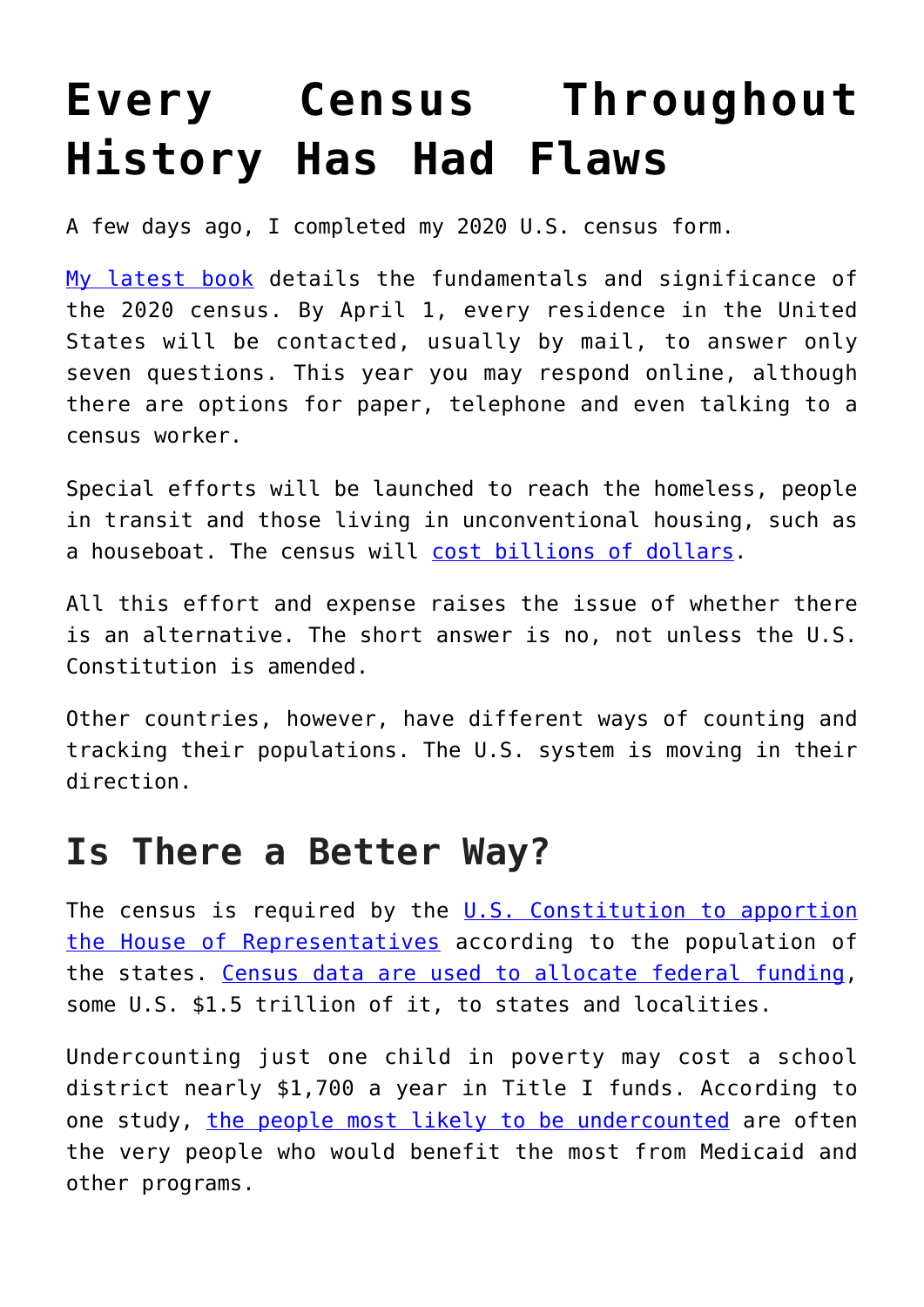The census is a snapshot of the country's population. The nature of a snapshot is that it is fixed at a point in time. According to the U.S. Constitution, that snapshot is taken once every 10 years.

The census will not change or go away unless the U.S. Constitution is amended, a lengthy process requiring the agreement of a supermajority of both Houses of Congress and three-fourths of the state legislatures. However, a continuous population register would be one alternative, perhaps enhanced with an occasional "light-touch" census supplementing the register information with just a few questions asked at long intervals.

In reality, however, the population is more like a video, with people moving in and out as they are born and die and change residences in between those two events. A continuous population register is more like a video than a snapshot, with every birth, death and move tracked for every resident.

## **How Population Registers Work**

[Population registers](https://www.cambridge.org/vi/academic/subjects/sociology/demography-social-statistics/population-and-society-introduction-demography-2nd-edition?format=HB) – which require citizens to keep a current address with the government and to register births and deaths – have existed for centuries in parts of Asia and Europe, especially in Scandinavia.

[Population registration in China](https://books.google.com/books/about/The_Study_of_Population.html?id=Ug3hjgEACAAJ) dates back at least to the Han dynasty (206 B.C. – A.D. 220). Later, birth and death registration laws were part of the T'ang codes, one of China's earliest recorded legal codes.

The Japanese system of registration, which was adapted from China, featured distinctive household registries that were intended to be the basis of periodic land reallocation in the seventh century A.D. – though it isn't clear that Japan ever used the data in this way. National registration was restored and strengthened during the Tokugawa shogunate in the 1600s.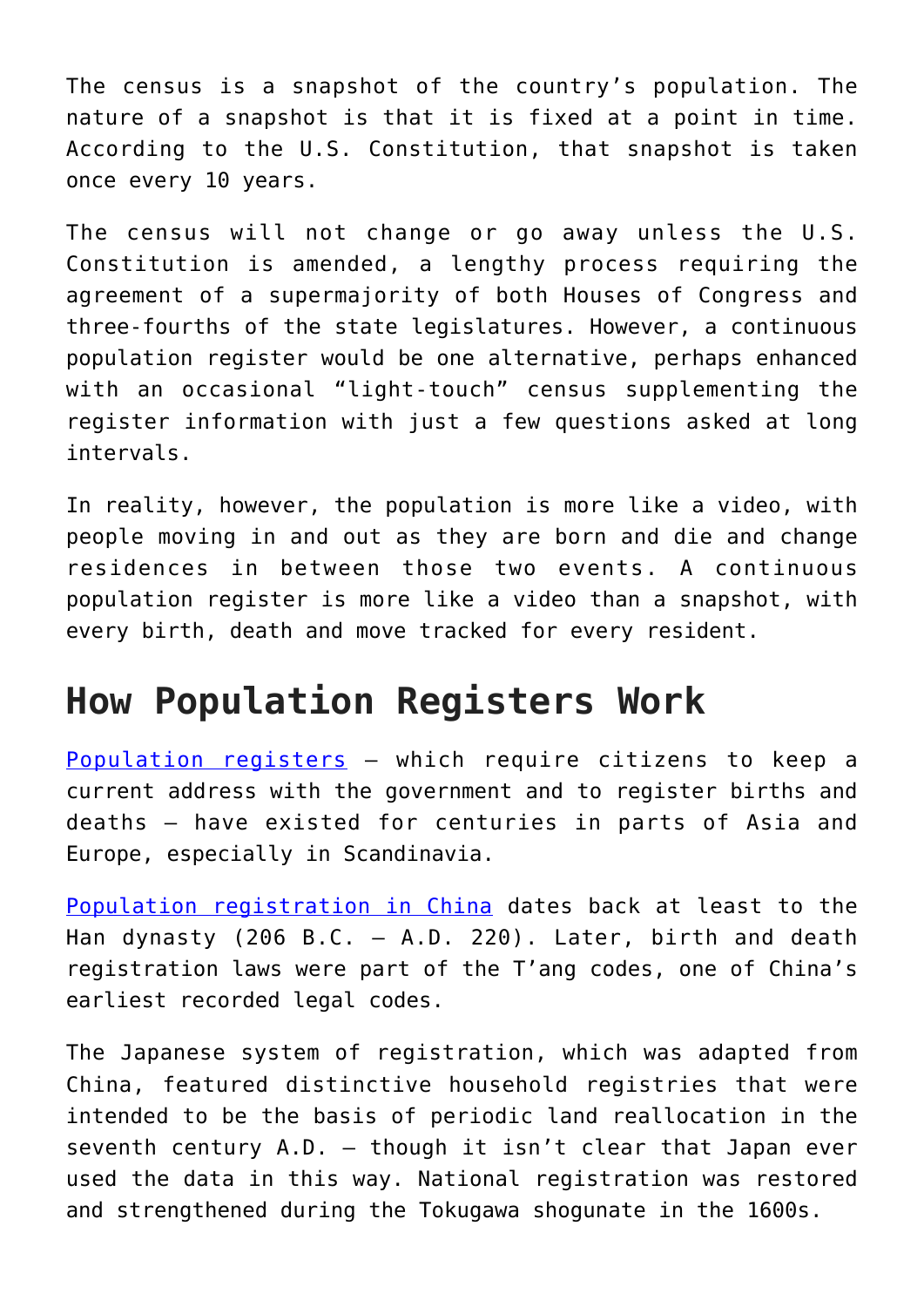The European origins of registries were parish records of baptisms, marriages and burials. Later, the nation-state coordinated the registry, including the movement of citizens from one place to another.

Today, the registries are digitized. As I note in [my latest](https://www.springer.com/gp/book/9783030405779) [book,](https://www.springer.com/gp/book/9783030405779) the Swedish tax authority, for example, maintains the registry for Sweden, and Swedes have unique PINs and the right to see anything in their file.

## **Just the Census – For Now**

According to [a working paper developed for the U.S. Census](https://census.gov/content/dam/Census/library/working-papers/2011/demo/POP-twps0088.pdf) [Bureau,](https://census.gov/content/dam/Census/library/working-papers/2011/demo/POP-twps0088.pdf) the United States knows how many people are born and die every year with high accuracy.

For most of the U.S. population – at least those who are reached by the IRS, Social Security or Medicare – it is highly likely that the federal government has their address. There are some potential barriers to using a population register, because tracking births and deaths is a responsibility of individual states, but the states cooperate with the federal government in compiling vital statistics.

The biggest flaw with the population register is keeping accurate track of international migration.

Entry into the United States might go undetected, or a visa may expire. Emigrants are not required to notify the United States that they have relocated to another country, and the U.S. does not employ exit visas.

Even if "net migration"  $-$  immigrants minus emigrants  $-$  is estimated for the country as a whole, the state or locality where people have entered or left may be unknown. This would be important information for local governments that must provide roads, police and fire service, and other services for all.